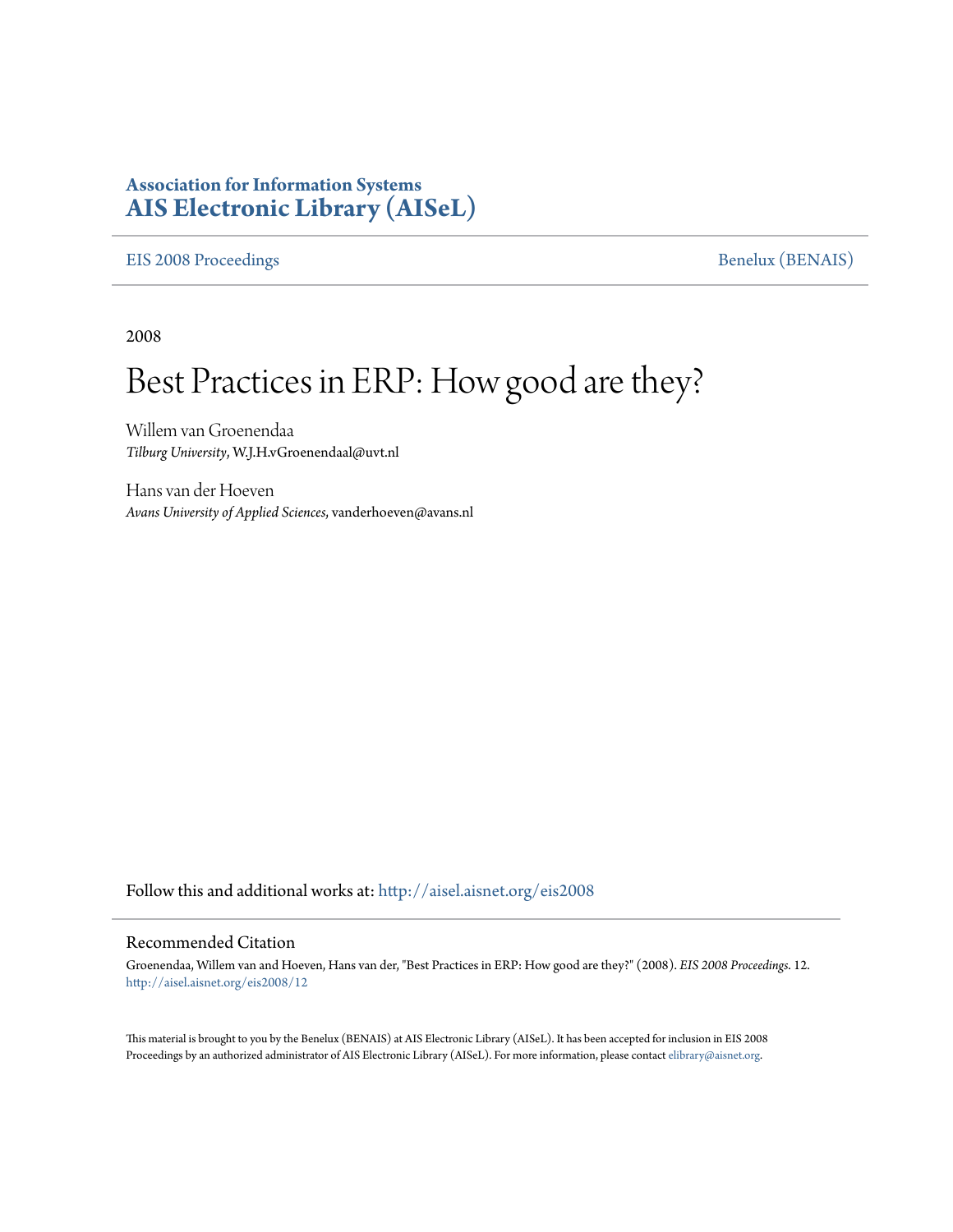### **Best Practices in ERP: How good are they?**

Willem van Groenendaal<sup>1</sup> and Hans van der Hoeven<sup>2</sup>

 $1$ Tilburg University, P.O. Box 90153, 5000LE Tilburg, The Netherlands, w.j.h.vgroenendaal@uvt.nl <sup>2</sup>ERP Knowledge Center, Avans University of Applied Sciences, P.O. Box 732, 5201 AS s'Hertogenbosch, The Netherlands, jpm.vanderhoeven@avans.nl

**Abstract.** ERP-developers suggest that the business processes they have implemented in their software are the best practices available. This argument is used to convince new ERP-users they best organize their business processes according to the ERP-system, because only then will they fully reap the benefits of ERP. Although often used, the term 'best practice' is never defined in relation to ERP-software. The predecessor of ERP, MRP, has also been hailed as a best practice that should be implemented as programmed and would then be profitable. This turned out to be deception for many companies. This paper explores what the ERP-developers, -consultants, and -users, participating in ERP-implementations, believe 'best practice' in ERP-software stands for.

**Keywords:** ERP-implementation, best-practice, business process.

#### **1 Introduction**

The term 'best practices' (BP) is widely used by ERP-developers and ERPconsultants to promote the business practices offered in ERP-software. Using these practices would result in market advantages and increased profitability for ERP-users. SAP is the most prominent user of the term, but others use the term BP already for many years too [1], [2]. However, it is unclear why the practices offered for the business processes qualify as 'best'.

Two definitions of 'best' in best practice are possible. 'Best' is normative if it is based on a preset criterion or 'best' is prescriptive if it is the result of a repeatable search process among existing practices. What both definitions have in common is that both assume that what is best is not related to a particular implementation. However, Skyrme [3] argues that what is 'best' is in the eye of the evaluator and it is unclear who this is in case of ERP-software. Chief executives should ask themselves how similar their information and business processes are to those of their competitors. [4] Will adjusting a company's processes to the ERP system undermine its market strategy?

Furthermore, if the claim of BP in ERP software were true, the many failures of ERP implementations should than be caused by mistakes during the implementation process, and not by mismatches between the business practices incorporated in the ERP software and the business processes of the implementing companies since the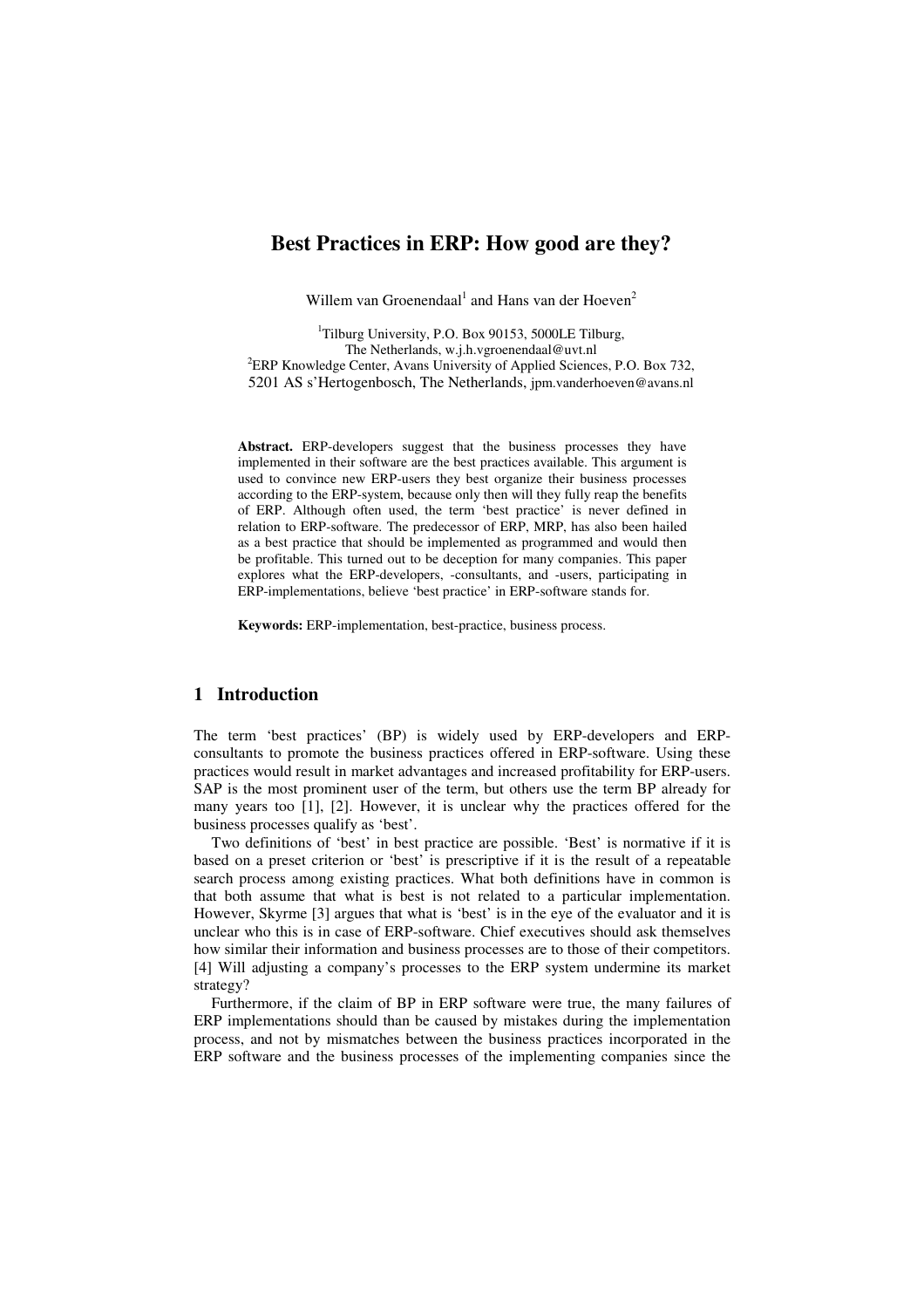software contains BP [5], [6], [7]. Several empirical studies, however, show this view to be wrong [6], [9], [10]. The question remains: What is meant by BP?

A private for profit company organizes its business processes such that they best support their business strategy [10], [11], and it is through its business strategy that it tries to beat the competition. Now the BP offered in ERP-software cannot imply that there is only one (or a few) way(s) to organize business processes or that any strategy can be achieved by combining what the ERP-software has to offer. So the BP offered, even within one sector, must allow companies to differentiate from one another. But if a company really tries to gain market advantage by the way it has organized its key business processes, this will not be covered by the BP offered in the ERP-software, unless the software developers have thought of these possibilities before the company did, which seems unlikely. The new business models developed by Dell and Nike illustrate this point. The software companies involved were only able to meet the elean requirements after several failures [8].

This research is explorative in nature, trying to clarify the concept of best practices (BP). We will discuss to what extend the business processes offered by ERP are perceived as 'best practices' by ERP-users, -consultants, and -developers. This research is limited to BP for business processes, not BP in implementation or BP for not-for-profit organizations with common interests, such as libraries. We shall investigate whether 'best practice' is a useful concept, and what developers, consultants, and users actually mean by BP for business processes, and to what extend they believe these are present in the most popular ERP-software packages. As such this research contributes to the discussion on what to adjust, the ERP-system, or the business practices when implementing ERP. As we will show, both seem to be right to some extend.

For this explorative research two sources of information have been used. First we reviewed web-sites and other information of the ERP-developers, -consultants, and users we interviewed. Next, we interviewed representatives of the four main ERPdevelopers present in the Netherlands: SAP, Oracle, SSA (formerly Baan), and Microsoft. For the products of each of these four ERP-developers we interviewed ERP-consultants (7 in total) as well as 10 users, so in total 21 semis-structured interviews were conducted. Two of the consultancy firms interviewed have developed their own industry application, one for SMEs based on Oracle and one for the Food and Beverages sector based on Navision. For the users we analyzed the implementations in some detail; see the Appendix, Table A1.) The field research was conducted in 2006-2007.

This paper is organized as follows. Section 2 reviews previous research on BP and ERP-software. Furthermore, the relationship between BP and benchmarking shall be discussed. Based on this discussion 4 hypotheses are formulated. In Section 3 the hypotheses are explored. Section 4 discusses the consequences of our findings and draws conclusions.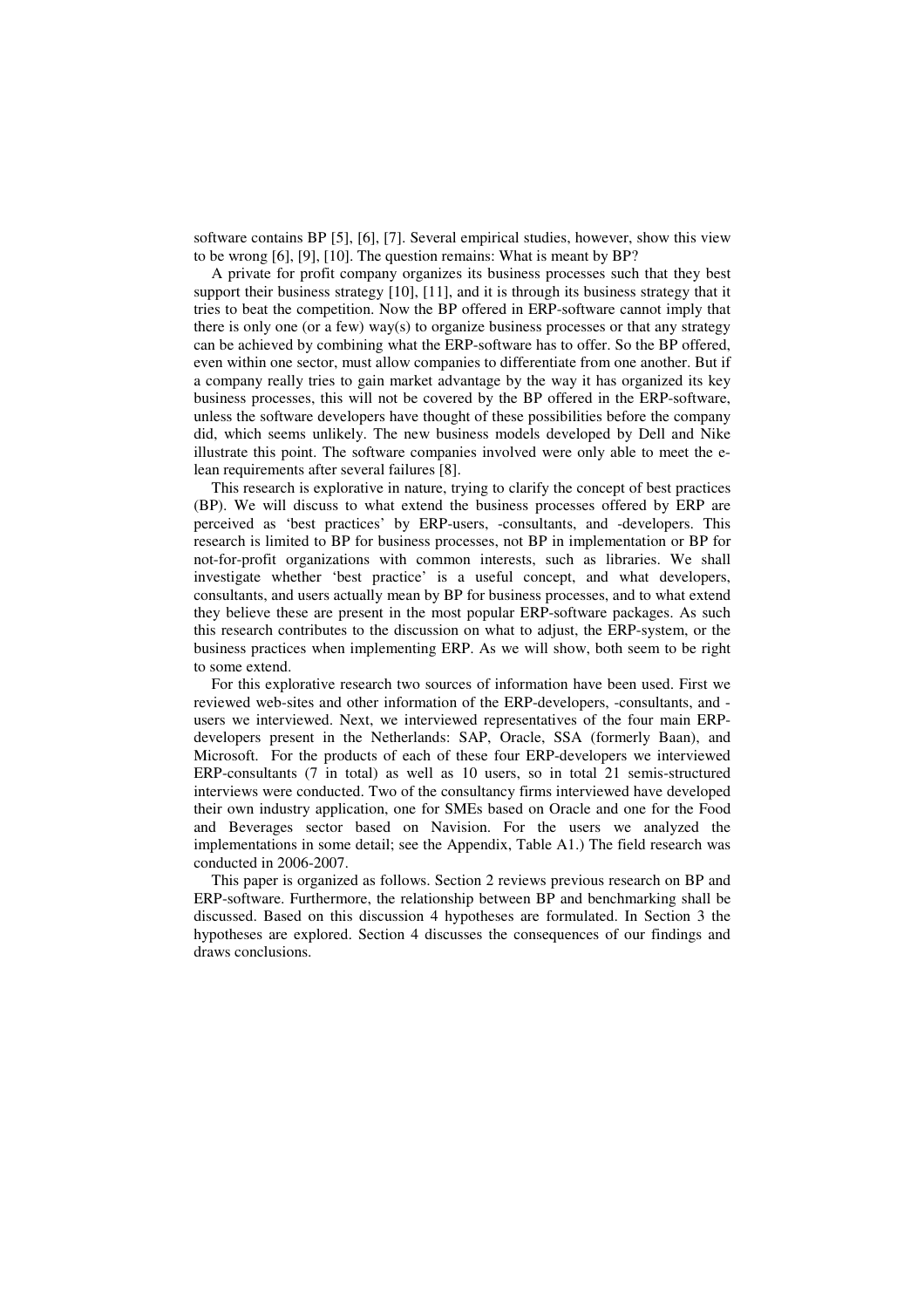#### **2 Best Practices Reviewed**

Before we discuss BP for business processes it is necessary to clarify what we mean by this. For a for-profit company a business process can be defined as a collection of related activities to achieve a particular goal, which should add value for the company; examples are sales and production. These higher-level business processes can be divided into a collection of smaller business (sub-)processes that work together. Each process has input(s), an activity, and output(s), for example a process may have an invoice as input, the checking of the invoice as activity, and payment or rejection as output. How these various processes, and especially a company's core processes, are organized is strongly affected by the market strategy a company uses [10], [12]. Nowadays these processes are often supported by an ERP-system, and an ERP-system typically supports only one or at most a limited number of ways to execute these processes. It is this ERP process support, which expects a particular order of activities that is propagated as 'best practices' by ERP-vendors. Deviating from these practices often requires a change in the functionality of the software, normally referred to as customization, which is expensive and tricky when installing upgrades later. During implementations, customization is at the core of many discussions between ERP-vendors and ERP-users. The general tendency is to minimize customization because it is expensive, and for many processes it is basically immaterial for the user in what exact order activities are performed.

With ERP's claim to offer BP, history seems to repeat itself. Swan et al. [13] did research on the diffusion of the MRP II software for manufacturing planning systems during the 1980s and 1990s. They conclude that there were significant differences in focus between the Information System (IS) suppliers that implemented the MRP II concept in their production planning packages and the companies that used these packages. The IS suppliers claimed that MRP II should be considered 'best practice' for all manufacturers, and that 'one-size-fits-all' out of the box -sometimes called plain vanilla- implementation was possible. As a result users should modify their organizational setting if it did not fit the system. The users, however, discovered that this 'best practice' wasn't best at all but rather a straight jacket, and had to redesign the system to meet their needs. Did we learn from this experience with respect to one of ERP's predecessors or are we making the same mistake again?

Now one could argue that the BP offered in ERP are especially for the nonstrategic processes, say accounting, since knowledge about these processes is normally not at the core of the companies business strategy, and a system with tax and auditing regulations already implemented will make life easier for a company. However, ERP-developers and -consultants explicitly state that they offer BP for the core business processes too.

In the discussion on BP 'commonly used and proven' and BP are often used as synonyms. Yen and Sheu [11] conclude that the management style used is of great importance for the implementation of standard or BP processes. In their view the BP are, however, developed by the implementing company and not the BP available in the ERP-software.

**Competitive strategy and BP**. What does ERP-software have to offer? The claim is that by combining industry-specific and cross-industry BP based on business process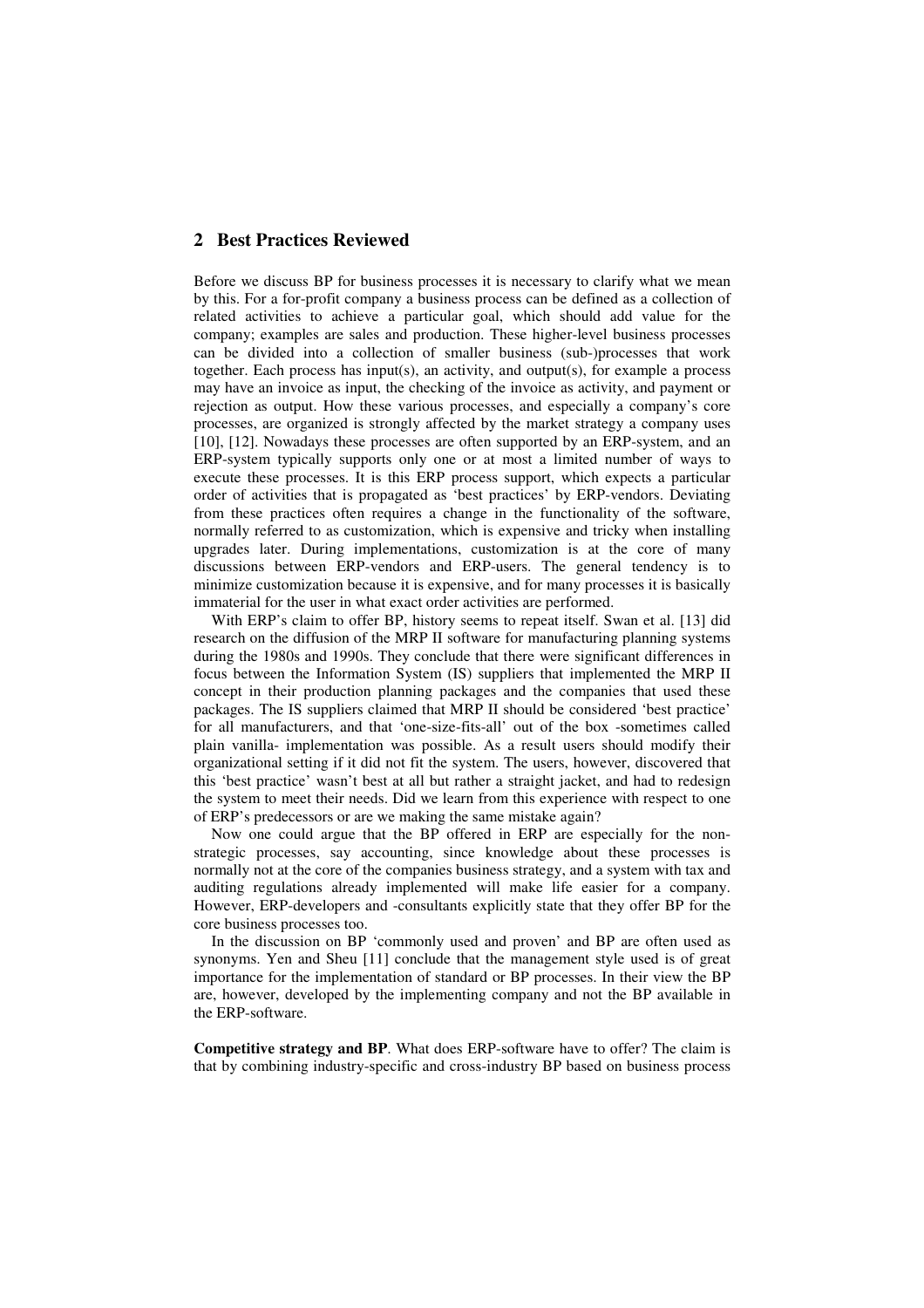blueprints, as offered in the ERP-software, a Business Scenario or Business Case can be formulated based on proven state-of-the-art business processes. In addition, the cost-benefit analysis of the Business Case helps the customer understand which investments are needed and what will be gained in time, money, and competitive advantage. The problem we have with this is that the process blueprints are available to all competitors. Economic theory learns that the gains in time, money and competitive advantage a company could have from improved business processes will be lost once they are 'freely' available to all competitors. The only advantage that remains may be a 'first mover advantage'. Companies develop a competitive strategy to maintain or improve their market position. Software systems have to support this strategy. Since ERP-software affects all key functions, ERP has to be aligned with a firm's competitive strategy. Common criteria to identify competitive priorities are price, quality, delivery and flexibility; criteria that are all affected by the use of ERPsoftware. Every ERP implementation should be aligned with the competitive strategy [7], [10], [14]. Managers have to be aware of these potential effects on competitive strategy of an ERP implementation, so they can act more proactive in planning and implementation. It will be in the processes with which a company wants to distinguish itself one would expect customization.

Based on the above discussion we formulated the following hypotheses:

- H1: What are offered as 'best practices' (BP) in ERP-software are actually commonly used and proven practices.
- H2: BP are not available for the strategically most important processes; that is, the processes through which an organization distinguishes itself from its competitors.
- H3: Every implementation of an ERP-system requires some form of adjustment that is beyond the functionality of the system.
- H4: The business practices offered in ERP-software are based on customizations for previous implementations and therefore the BP offered by an ERP-vendor will always trail behind the latest business models of a particular sector.

#### **3 Results**

In this section we discuss what we learned from the interviewing the three groups (ERP-developers, -consultants, and -users) with respect to the hypotheses. The characteristics of the implementations of our ERP-users are highlighted in Table A1.

Table A1 shows companies have diverse reasons to implement an ERP-system or revise it. Four companies implemented because the current system no longer fitted the way they conducted their business; three of those because central control needed to be improved after international acquisitions and/or moving production to other areas of the world. One company because a major customer would only do business with companies that used the same ERP-software. All the others because the portfolio of software used up till then was no longer adequate and support for (part of) it was no longer available. So half made a conscientious choice based on a strategy, and the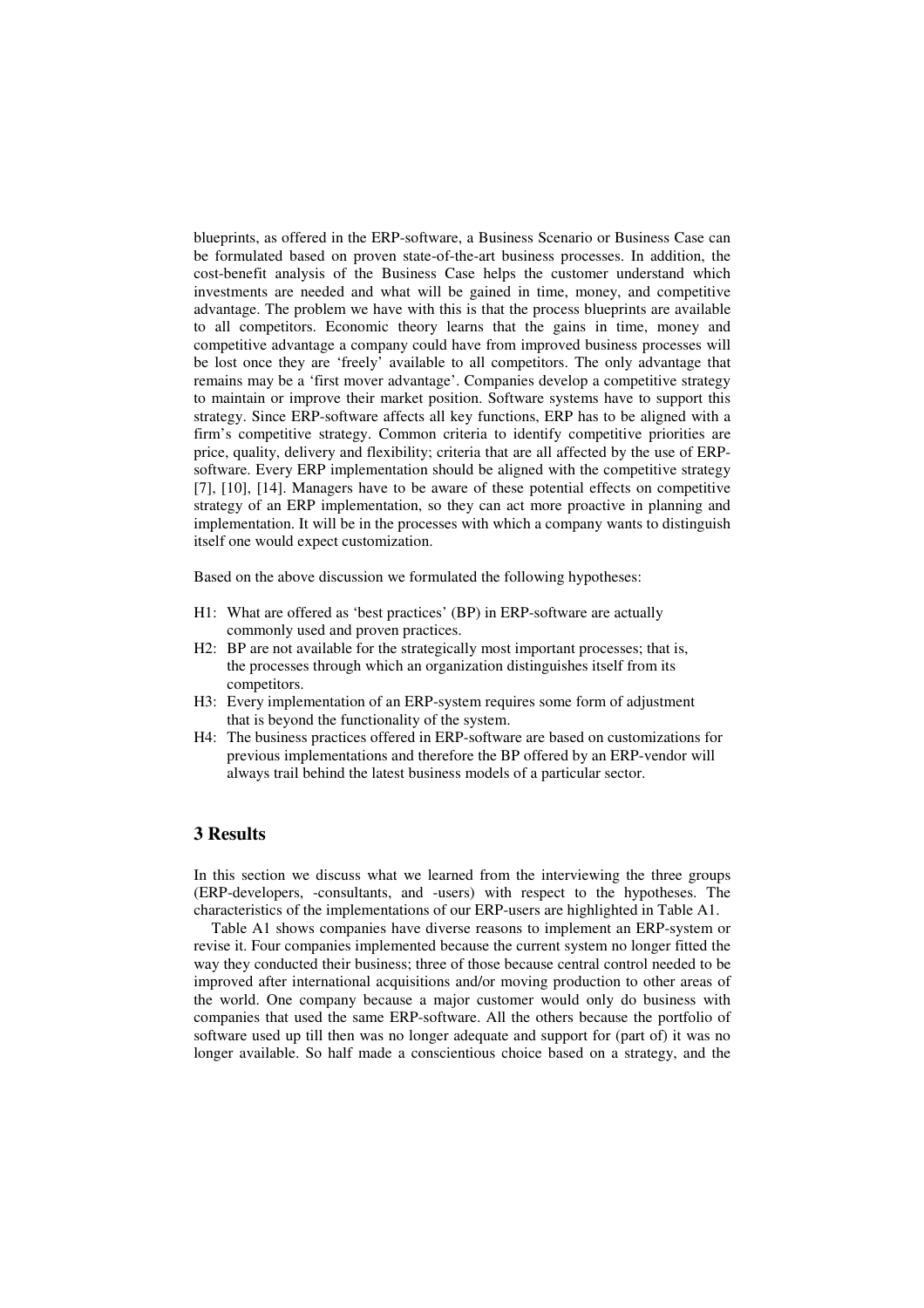other half was forced by circumstances beyond their control to implement a new system. The rest of the information on the 10 cases is used below when discussing the verbal support for our hypotheses gathered interviewing users.

H1: What are offered as 'best practices' (BP) in ERP-software are actually commonly used and proven practices.

**ERP-developers**. Of the software developers interviewed, only the SAP representative stated they widely use the term BP to promote their products. The interviewees of the other suppliers claim they avoid the term BP and have developed alternatives like Reference Model (Oracle), Industry Solutions (SSA), or Business Flow (Microsoft) to communicate the practices they have to offer. But when searching the web sites of the other ERP-developers many references can be found to BP. However, compared to SAP, they use it much less as a main selling point.

The Oracle interviewees state that a best practice contains knowledge of a certain process and/or industry, which is laid down in process models and test scripts. The business process BP offered should be derived not only from previous implementations, but also from more general accepted BP, like GMP (Good Manufacturing Practices), which are then incorporated in the ERP BP.

**ERP-consultants**. Except one, all consultants state that they use the term BP. Only the SSA consultant referred to DEM (Dynamic Enterprise Modeling), which he considered a flexible tool to adjust the software instead of using predefined BP as in SAP. Surprisingly, all consultants stated not to use the term BP for what is offered by the ERP software, but for the business process concepts they have developed themselves. When asked to define BP, they used phrases like 'Experiences from earlier implementations', 'Template of business processes', 'Best application according to our experience'. Their own BP are used to convince potential customers. The consultants see the software suppliers' BP as a starting point and always use these as such for their own BP.

All consultants state that what their firm has to offer in terms of the business practices they implement in the ERP system beforehand has added value. Depending on the capabilities of the ERP-software and the tools offered, consultancy firms often develop their own solution for a particular sector. For example, one consultancy firm offers an on-demand ASP solution containing BP for small companies. The possibilities to adjust this system are limited (about 80% is fixed), but, as we learned from users 7 and 9 in Table A1, the system has clear advantages for small businesses; (i) almost all processes are covered by the system, (ii) they don't need cross educated (ICT and domain) workers, and (iii) for the first time they have clear knowledge of the cost of their ICT. Especially the latter is considered important, because before implementing ERP they never knew how much money they actually spent on ICT services, and now they do. Furthermore, if they need advice on system adjustment, they have specialists of the software company to help them, where they had to rely much more on own capacity and ad-hoc consultancy support in the past.

The consultants stated that BP are derived from earlier implementations. The consultants support the hypothesis in the sense that BP usually are commonly used practices that worked well in previous implementations. However, these practices are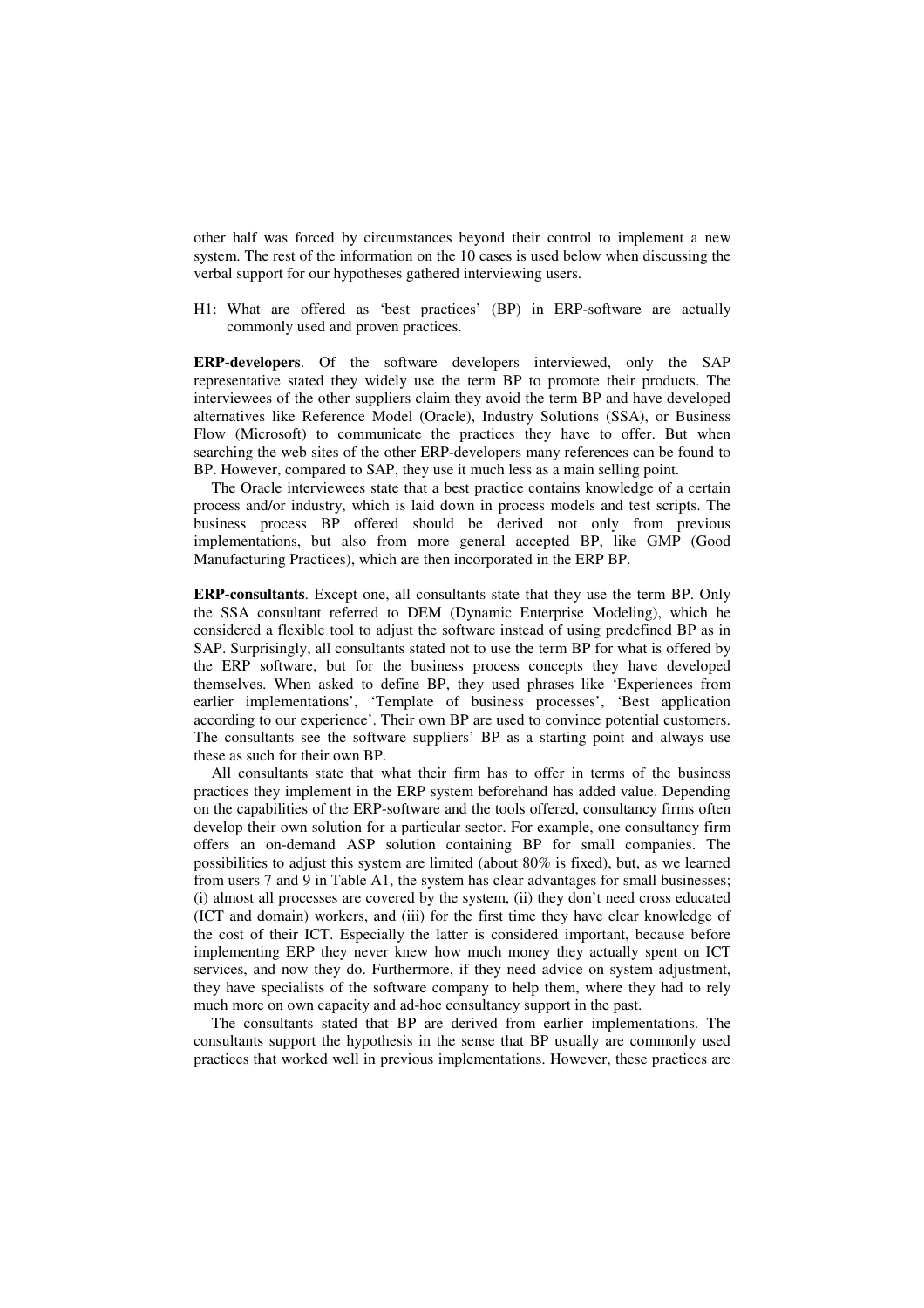not proven in the sense that they were tested and publicly discussed, as part of a best practice process, nor are there clear criteria for 'best'.

**ERP-users**. The companies visited did not use the term BP. Six of the ten ERP-users stated they had developed their own business practices (Table A1, Row 4), which they considered best, before selecting/adjusting an ERP system, and these were leading for the implementation. However, all companies stated that they do not consider themselves unique, and that the solutions offered by the software supplier and/or consultant were expected to cover all processes. All mapped out their own business processes in more detail during the ERP implementation to find a fit between their processes and what was offered. Except two, all companies had used (parts of) an enterprise wide solution before (see Table A1, Row 2), and had learned either the hard way themselves or from others that customization is expensive and should be avoided when possible.

That BP are difficult to achieve is illustrated by the fact the stripped Oracle version for small business offered as an ASP solution, and designed by one of the consultancy firms did not cover all requirements. The two small companies (Users 7 and 9 in Table A1) for cost reasons preferred to use (almost 100% of) the implemented practices without changes or additions. (Note that the consultant uses the term best for these practices.) However, even though the companies are small, adjustments to the software were required.

User 6 (a large hospital) uses the suppliers BP. But the hospital is part of a consortium of six hospitals that work together with Oracle to develop BP and many problems had been resolved in earlier implementations. The system is mainly used for finance and logistics, ranging from medical supplies to specialized meals. Even though the hospital interviewed is one of the last to implement, it required additions to the system for several business processes.

**Conclusion on H1**. The interview results support H1 only partly; what is offered as best practices in ERP software are indeed commonly used practices. Why they are best or whether they are proven is questionable. The practices included in ERP have not been benchmarked nor have they been part of a best practice process; that is, they have not been independently researched, nor has there been a public debate on their effectiveness. What happens is that ERP-developers use a selection of customizations in previous implementations to adjust their software and they decide what is 'best'. We conclude that what is offered as BP in ERP are commonly used practices, but is not the result of a process to find BP; they are not properly benchmarked, or otherwise proven to be best. The only BP process we encountered was organized for practices on which companies (in this case hospitals) don't compete.

H2: BP are not available for the strategically most important processes; that is, the processes through which an organization distinguishes itself from its competitors.

**ERP-developers**. SAP and Microsoft (as ERP suppliers) both state that BP are offered for strategically important processes as well as for support processes. SAP states that a company should implement its BP for its core processes to become a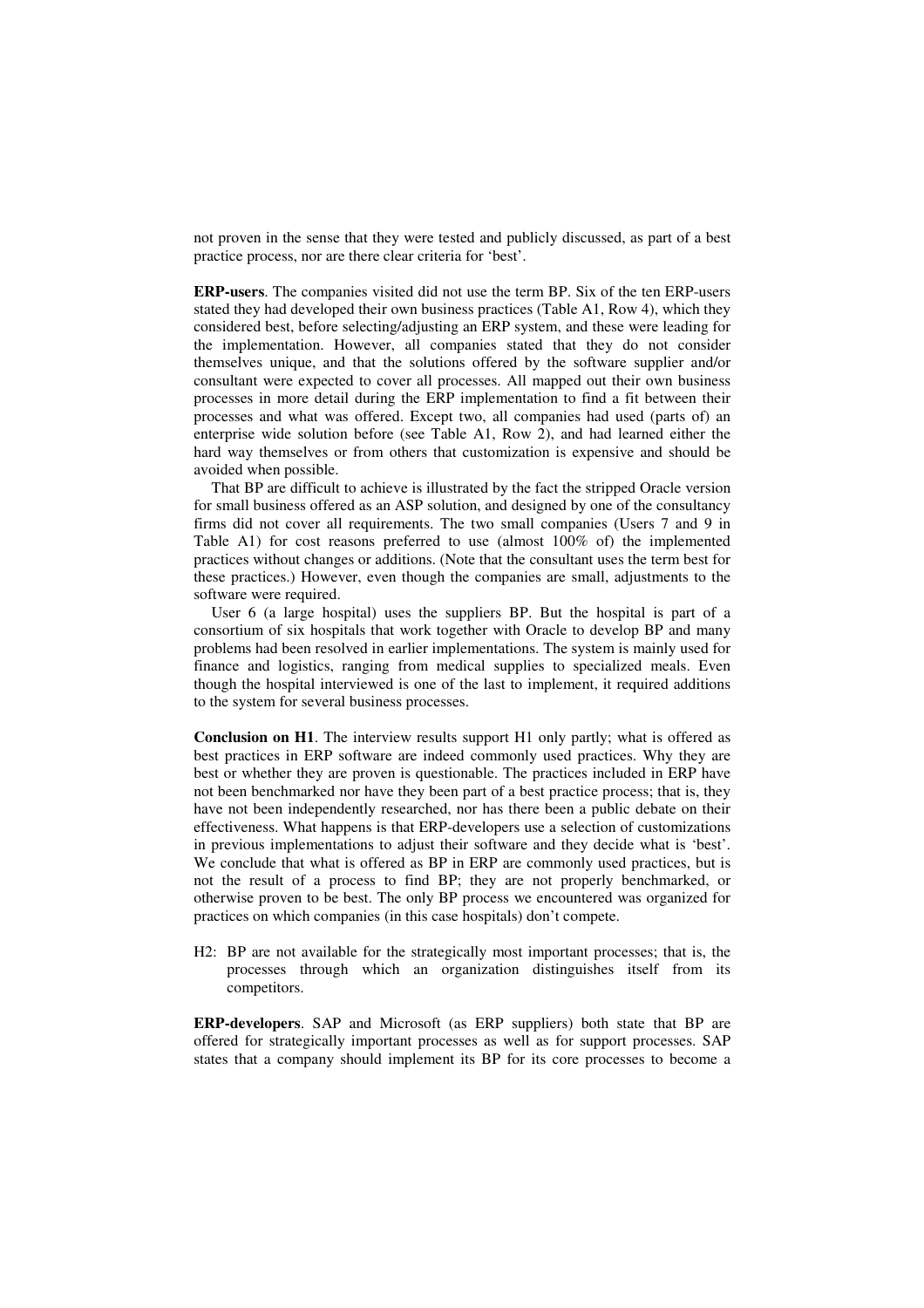leading company. What Microsoft offers for business processes is much less. It is questionable whether this covers much of what is strategically important, since it are Microsoft's partners that develop specific customer or industry solutions. Oracle takes an opposite stand, the more strategic the process, the more it will divert from the BP. Only about 80% of the business processes is covered by the standard package. SSA stated that in their segment of the market an ERP-system does not cover all processes; some customer processes will always be so specific that a generic ERP-system cannot cover these. However, they state it is unclear if these processes are of strategic importance or that the adjustments are the result of the particularities of a company's operational processes.

**ERP-consultants**. There was no agreement among ERP consultants about the possibilities to use BP for all processes and especially the strategic important ones. Several respondents mentioned the subject 'Service management' as a key process that was currently not sufficiently covered by the ERP-system. However, they all agreed that what is missing or insufficiently covered by the ERP-system is very much customer dependent.

**ERP-Users**. Several companies knew when they decided to use a particular ERPsystem that add-ons were available for their sector to cover parts of the business processes that were not (well enough) covered by the standard ERP-system. However, except users 4 and 9, all companies stated that at least some business processes that are crucial for the way they conduct their business are insufficiently covered by the ERP-system implemented.

The two small companies (users 7 and 9) stated that the Oracle based ASP-solution for SMEs they acquired was too extensive. They understood that in a larger company business processes and authorization need to be split, for example credit check and order clearance. In small companies there is less need for this, the same person or department does what are several processes in a larger company. The bureaucratic requirements of the ERP-system lead to unnecessary data handling, but this was regarded a minor problem, since the new system had major advantages, of which cost and information control stood out.

**Conclusion on H2**. Based on the above evidence we conclude that H2 is accepted. The BP offered do not cover all processes considered of strategic importance by the ERP-users. However, it depends on the particular market approach used and product sold which processes these are.

H3: Every implementation of an ERP-system requires some form of adjustment that is beyond the functionality of the system.

**ERP-developers**. All ERP-developers believe that there will always be a need to customize, but to what extend differs. As reported above, Oracle estimates that on average about 80% is covered by the system. Also SSA states that, given their market of high tech production companies, their software is not required to cover all processes and on average about 10-20% of what customers need (or would like to have), needs to be developed during the implementation process. SSA uses the term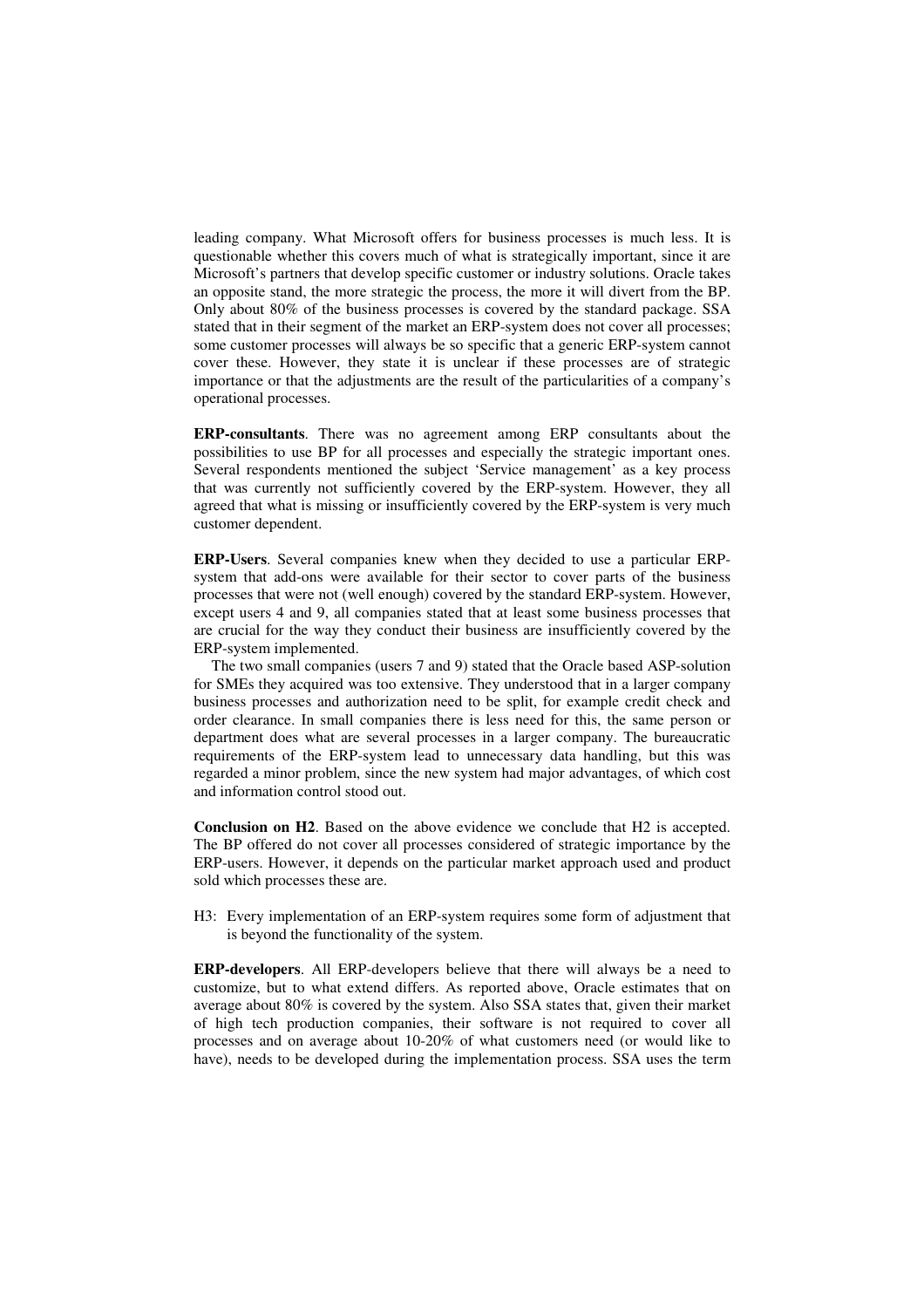'modification' instead of customization, because the complexity and the uniqueness of some of the business processes of their high tech customers makes it impossible to cover all processes in one ERP-system. Given Microsoft's design philosophy its products will not cover all that is required, but it is not supposed to. SAP believes it covers all but rather unusual processes, so customization is normally not required. However, all suppliers believe that with the increasing maturity of the systems, an increasing number of implementations will use the standard BP offered.

*Remark 1.* The philosophy behind the ERP-systems offered differs with respect to customization. In case of SAP this is not promoted since SAP tries to have an extensive enough repository of reference models. Additions to SAP are normally based on feedback to SAP rather than building one's own solution. For the other three (especially Microsoft), the possibility to add solutions for business processes is part of their ERP philosophy.

**ERP-consultants**. The consultants state that they first use parameterization (setting the parameters) of the ERP-system to find a fit between a company's processes and the ERP-system. If there are areas were there is no fit, they first will try add-ons. They claim that only if these solutions don't work they opt for customization. Except one, all consultants stated that on average only about 80% of the functionality needed is actually available in the ERP-system implemented. They all try to keep the amount of custom-made software to a minimum or when possible encourage the customer to wait for the next release. The reason for this is that customization will result in extra work with every new implementation, which leads to extra costs for the customer and diminishing customer trust, and long term customer relations are valued over short term extra work.

Except one, all ERP-consultants interviewed stated that they have hardly ever seen a plain vanilla implementation. This is in spite of the fact that all described the ERP solution they worked with as very flexible, allowing for adjustments to meet the particularities of their customers' business processes. The most important reasons for customization are inadequate backing of some of the (standard) business processes by the software. Only one consultant mentioned a lack of knowledge by the implementing company as another reason for customization. The others thought customers are knowledgeable enough to make good decisions. The decision to customize is usually taken during the exploration phase at the start of the implementation. However, the consultants acknowledged they regularly underestimate the particularities of a customer's business processes, resulting in a decision to customize during the actual implementation process due to insufficient flexibility of the ERP-software.

**ERP-users**. Almost all users claim that the solution they have chosen is very flexible and supports their needs sufficiently. However, except two, all had new functionality (customizing) added due to inadequate or missing business processes in the ERPsoftware. Examples are lack of functionality for quality control, handling of transport documents, inadequate e-procurement, insufficient support for web applications, product configuration, and service management (was mentioned several times), appropriate vendor managed inventory, the ability to use more than one price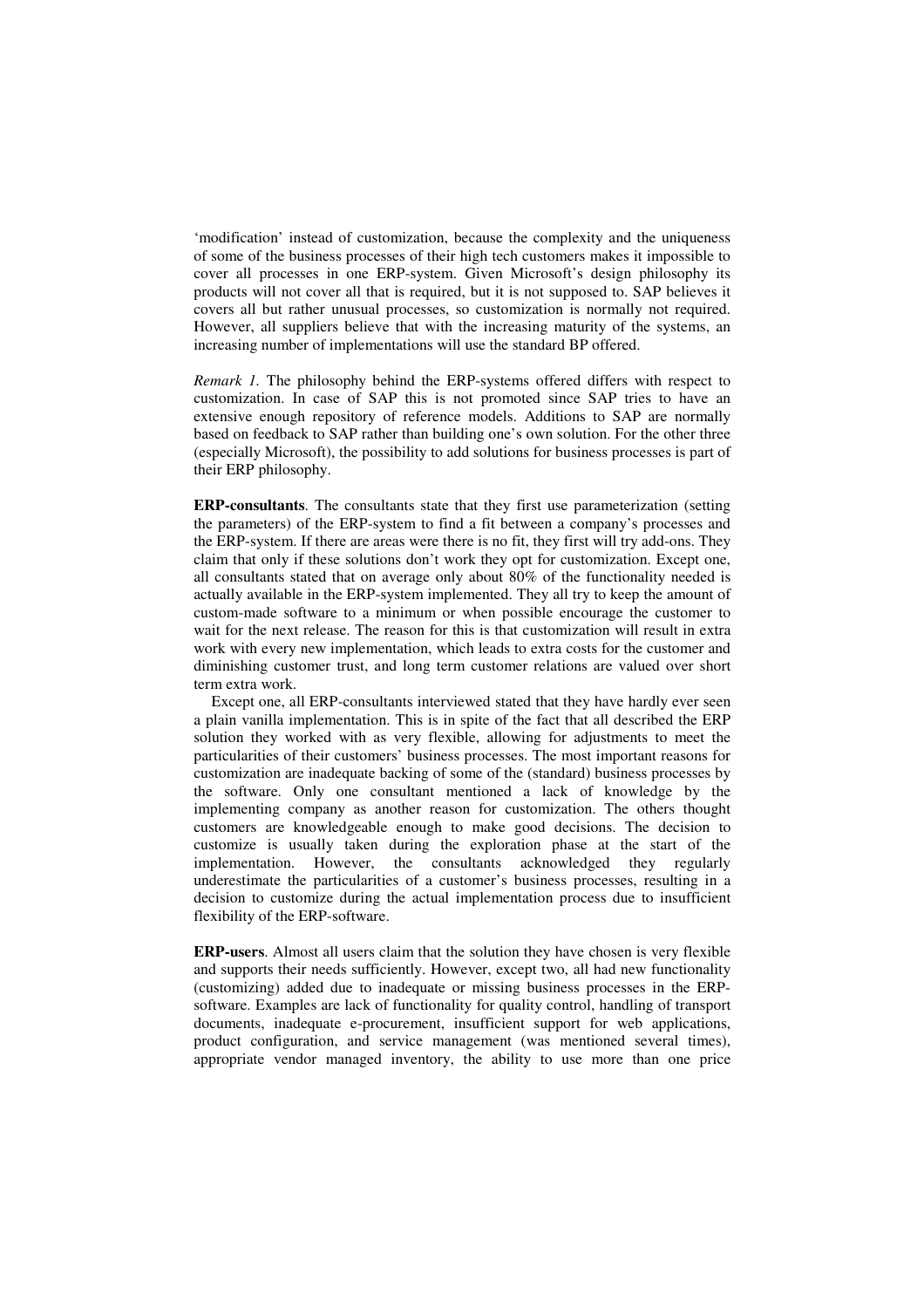structure for the same product, and the ability to scan risk prawn product in- and outflows.

In all cases, the management discouraged customizing business processes from the start. The ERP-users stated that, despite the fact that all wanted to minimize extra work, their standard ERP-system on average covered only about 75-80% of the way they wanted/needed to implement their business processes and in one case this was even 30-40%. To get to the 75% they had to adjust business processes, but they stated that these adjustments were not perceived as critical. Not everything that was missing according to the ERP-users had to be customized. A distinction was normally made between need-to-have (about 10-15% of the missing 20%) and nice-to-have (5-10%). But even in case of need-to-have, the cost of customization was sometimes considered too high and therefore other solutions were used to circumvent the misfit.

If functionality does not exist or is insufficient and an add-on is not available either, it is sometimes possible to design a workaround to avoid customization. Workaround stands for 'informal temporary practices for handling exceptions to normal workflow' [15]. Six companies stated they used workarounds as an extra tool besides add-ons to solve functionality problems; see Table A1, Row 7. This was done either by exporting data to other software, use them and then import the results again, or by using and combining the ERP functionality available different than originally intended. Company 4 stated that the extensive use of workarounds made it possible to avoid customization. They worked together with SAP on this and in a later release SAP used these insights to adjust the ERP-software.

The add-ons used were mostly brought to the ERP-users' attention by the consultants. All ERP-users are in the end (very) satisfied with the results of the implementation. However, all still have wishes for functionality to be included, but these were too expensive. All expect that these perceived shortcomings will be repaired in the future.

**Conclusion on H3**. There is strong support for H3. Every implementation of an ERP system requires some form of adjustment that is beyond the functionality of the standard ERP system. On average an estimated 20% customization was needed to meet the pre-implementation requirements. This estimate was about the same for consultants and users, but also two of the software developers mentioned a similar percentage. There is, however, a difference of opinion between users and consultants on how much of this 20% is really necessary and how much is actually 'nice-to-have'. Customers tend to estimate the amount need-to-have higher then consultants do.

H4: The business practices offered in ERP-software are based on customizations for previous implementations and therefore the BP offered by an ERP-vendor will always trail behind the latest business models of a particular sector.

**ERP-developers**. All ERP-developers stated that additions to the ERP-software are usually based on generically usable software parts that had previously been custom made to support particular business processes. Customization is often based on new business or organizational models developed by ERP-users; see users 1, 2, 3, 6 and 10. If considered interesting enough -that is there is sufficient market for it-, a customization is worked over and incorporated by the ERP-developer in a future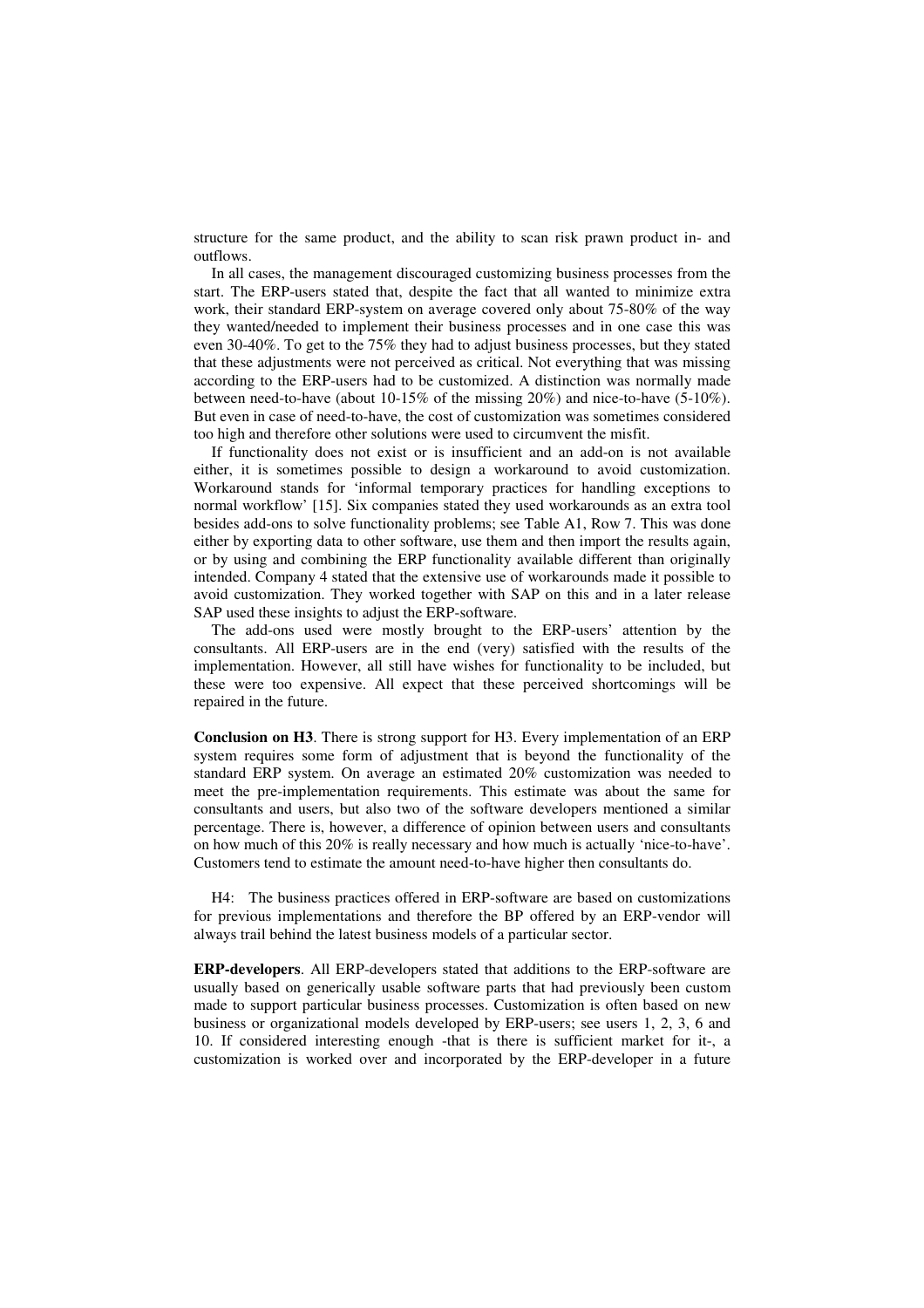standard software release. The improved solution must, however, been tested in implementations, and, as Oracle put it, the new business process BP must be in line with more generally accepted business BP before incorporating them into the software.

Since the BP implemented are actually based on previous implementations we asked all four ERP-developers whether customers ever requested explicitly that what was developed for them was not to be used elsewhere. Only one confirmed that had ever happened. In some cases a time lag is deliberately added in order to allow the company that paid for the customization to cash in on its competitive edge, but no real life examples were provided for this.

**ERP-consultants**. All consultants agree on the fact that the BP offered are not state of the art in the sense that they cover the latest business practices, because they are available only after earlier implementations and after the ERP-developer has decided it is commercially interesting to add a new business process. However, most of the consultants have encountered new additions to software releases that were custom made first by consultants. Furthermore, customization for a new business practice is often developed and implemented for several ERP-users, so the ERP-developer then has more than one customization available. The ERP-consultants also point out additions they would like to have available to the ERP-developers, but it was clearly stated that the ERP-developer decides on what is added and when.

The ERP-consultants also mentioned the possibility of cross-fertilization among sectors. Business practices developed or used in one sector of the economy are adjusted and applied in other sectors by ERP-consultants, speeding up the dissemination of new business models. However, this is not necessarily a success and can result in a large demand for customization (User 10).

**ERP-users**. ERP-users too state that, when implementing an upgrade of an ERPsystem, the system regularly comprises new functionality, which was only available as customization before. However, the latest business practices of a sector are normally not readily available.

**Conclusions on H4**. This hypothesis is strongly supported. The practices implemented in ERP-software and offered as BP are based on customizations in previous implementations. However, new business models (new market approaches, outsourcing, globalization, etc.) developed by ERP-users, require new business processes. These latest developments, developed to gain competitive advantage, will not be covered by ERP-software. We conclude that the BP offered always trail behind the latest business practices asked for by a particular sector.

#### **5 Discussion and Conclusions**

This research shows that what are offered by ERP-developers and -consultants as BP for business processes do not qualify as best. What is offered as BP by ERP-vendors (developers and consultants) is not the result of a repeatable and public process to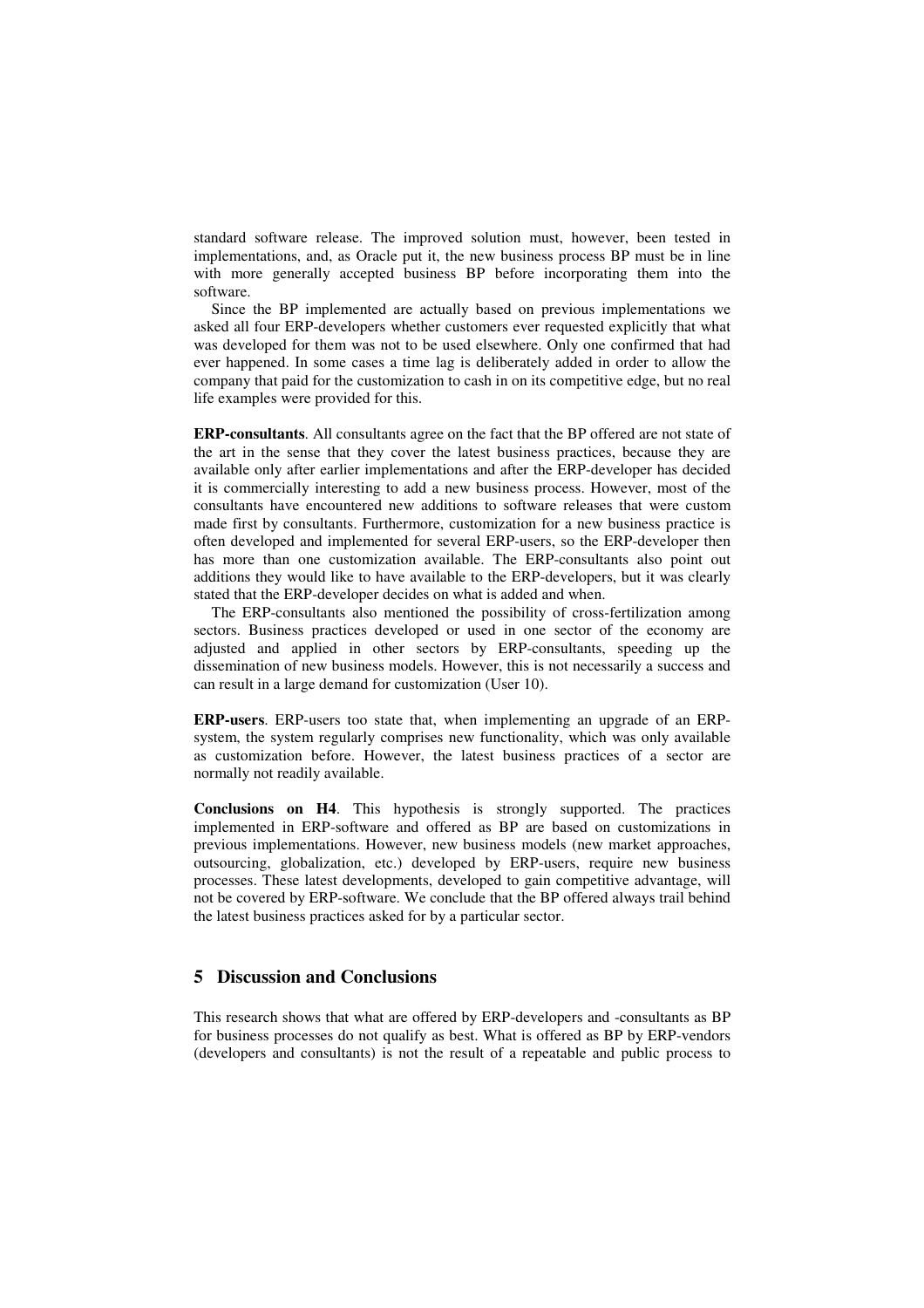determine whether a practice is best -even if we assume that 'best' can be determined independently of the context-, nor are there objective criteria to measure best. The fact that the practices are based on previous customizations is helpful, but in our opinion insufficient to qualify them as best, unless best stands for: We believe not to have implemented a better way to do this in our software (yet). What are offered as BP are (more or less) successfully demonstrated practices at best. As far as the ERP-users are concerned, what is best depends on their market strategy.

Except two, all implementations needed (unexpected) additions -on top of add-onsto the software to meet customer requirements. The users needed this customization for processes regarded important for their strategy. Which processes these are, depends on a particular company's market strategy.

Although all users aimed at no customization and changed their processes as much as possible to meet the requirements of the ERP-software, the software covered 80%- 90% at most, a percentage that was mentioned by most ERP-vendors too. However, even in the two cases where no customization was implemented, workarounds had to be used or lack of coverage accepted for cost reasons. Surprisingly this percentage seems not to have changed over the last 8 years [16].

Now, were the ERP-users' expectations unrealistic? Most companies used consultants to advice them, and based on the advice received they formed their expectations. Of course we don't know how the consultants actually formulated their advice, but from the interviews we learned that the expectations of consultants and users might differ considerably. With the exception of the two smallest companies, all companies build up sufficient knowledge on the software beforehand to be as much as possible in control of the software implementation and utilization.

Consultants that have a vast experience in a particular sector know most variations in business processes that occur, but even then a complete plain vanilla implementation is rare. Not because the ERP-software is inadequate, but because companies develop new business models requiring changes in business processes that are novel and inventive. The way a company conducts its business is unique at least at some points and thus doesn't fit the system. Given the constant interaction between company goals, company culture, market strategy and new technologies, it is unlikely this cycle will ever end. With ubiquitous technologies becoming available everywhere, new business models will be developed requiring adjustments to the software.

Most companies are not fully satisfied with the services offered by consultants, and the same goes for consultants, they experience the services of the software developers as too little and the adoption of the system to changing demand as too slow. This does, however, not mean that both groups qualify their suppliers as insufficient. In general the services offered are qualified as adequate and good.

Contrary to what we expected, none of the ERP-users who had its system customized claimed the property rights for this. On the contrary they would be happy if what they had custom made would be part of the standard software in the next release, this despite the fact that several of these customizations were very important in realizing the company's strategy.

This explorative research suggests that those authors and practitioners that believe that ERP is a way of doing business, and business processes should be adjusted rather than adjusting the ERP system to meet the needs of the company, make the same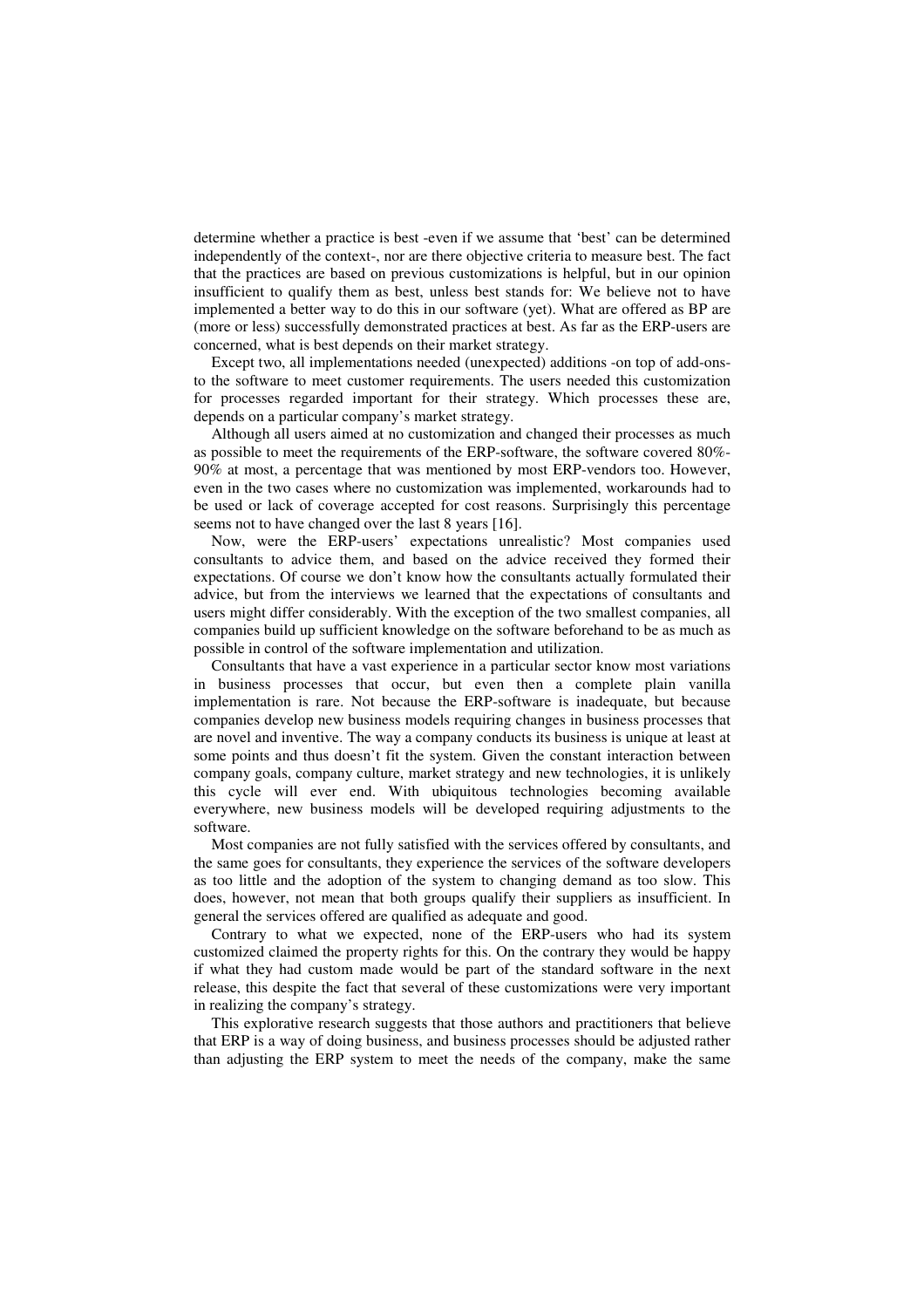mistake as MRP II vendors did. It is through the organization of its business processes a company achieves its business strategy and when it really matters companies do not, and in our opinion should not, adjusts their business processes.

#### **References**

- 1. Curran, T.A., Ladd, A.: SAP R/3 business blueprint: Understanding enterprise supply chain management. Prentice Hall, Englewood Cliffs, NJ (1999)
- 2. Holsapple C.W., Wang, Y-M., Wu, J-H.: Empirically testing user characteristics and fitness factors in enterprise resource planning success. International Journal of Human-Computer Interaction, 19 (2005) 323-342
- 3. Skyrme, D.J.: Best Practices in Best Practices. David Skyrme Associates, Newbury/England (2002)
- 4. Davenport, T.H.: Putting the enterprise into the enterprise system. Harvard Business Review, 76 (1998) 121-131
- 5. Avital, M., Vandenbosch, B.: SAP Implementation at Metalica: An Organizational Drama. Journal of Information Technology, 15 (2000) 665-673
- 6. Scott, J.E., Vessey, I.: Managing risks in enterprise systems implementations. Communications of the ACM, 45 (2002) 74-81
- 7. Light, B.: Potential pitfalls in packaged software adoption. Communications of the ACM, 48 (2005) 119-121
- 8. Kraemer, K. L., Dedrick, J., Yamashiro, S.: Refining and extending the business model with information technology: Dell Computer Corporation. The Information Society, 16 (2000) 5–21
- 9. Light, B.: Going beyond 'Misfit' as a reason for ERP package customisation, Computers in Industry, 56 (2005) 606-619
- 10. Pearlson, K., Saunders, C.: Managing and Using Information Systems: A Strategic Approach, John Wiley & Sons (2004)
- 11. Yen, H.R., Sheu, C.: Aligning ERP implementation with competitive priorities of manufacturing firms: An exploratory study. International Journal of Production Economics, 92 (2004) 207-220
- 12. Henderson, J. C., Venkatraman, N.: Strategic alignment: Leveraging information technology for transforming organizations. IBM Systems Journal, 32 (1993) 472-484
- 13. Swan, J., Newell, S., Robertson, M.: The illusion of 'best practice' in information systems for operations management. European Journal of Information Systems, 8 (1999): 284-293
- 14. Sumner, M.: Enterprise Resource Planning. Pearson Education, Inc., Upper saddle River, New Jersey. ISBN 0-13-140343-5 (2004)
- 15. Kobayashi, M, Fussell, S.R., Xiao, Y., Seagull F.J.: Work coordination, workflow, and workarounds in a medical context. CHI 2005, Portland, Oregon, USA (2005)
- 16. Ptak, C.: ERP implementation-surefire steps to success, ERP World Proceedings (1999)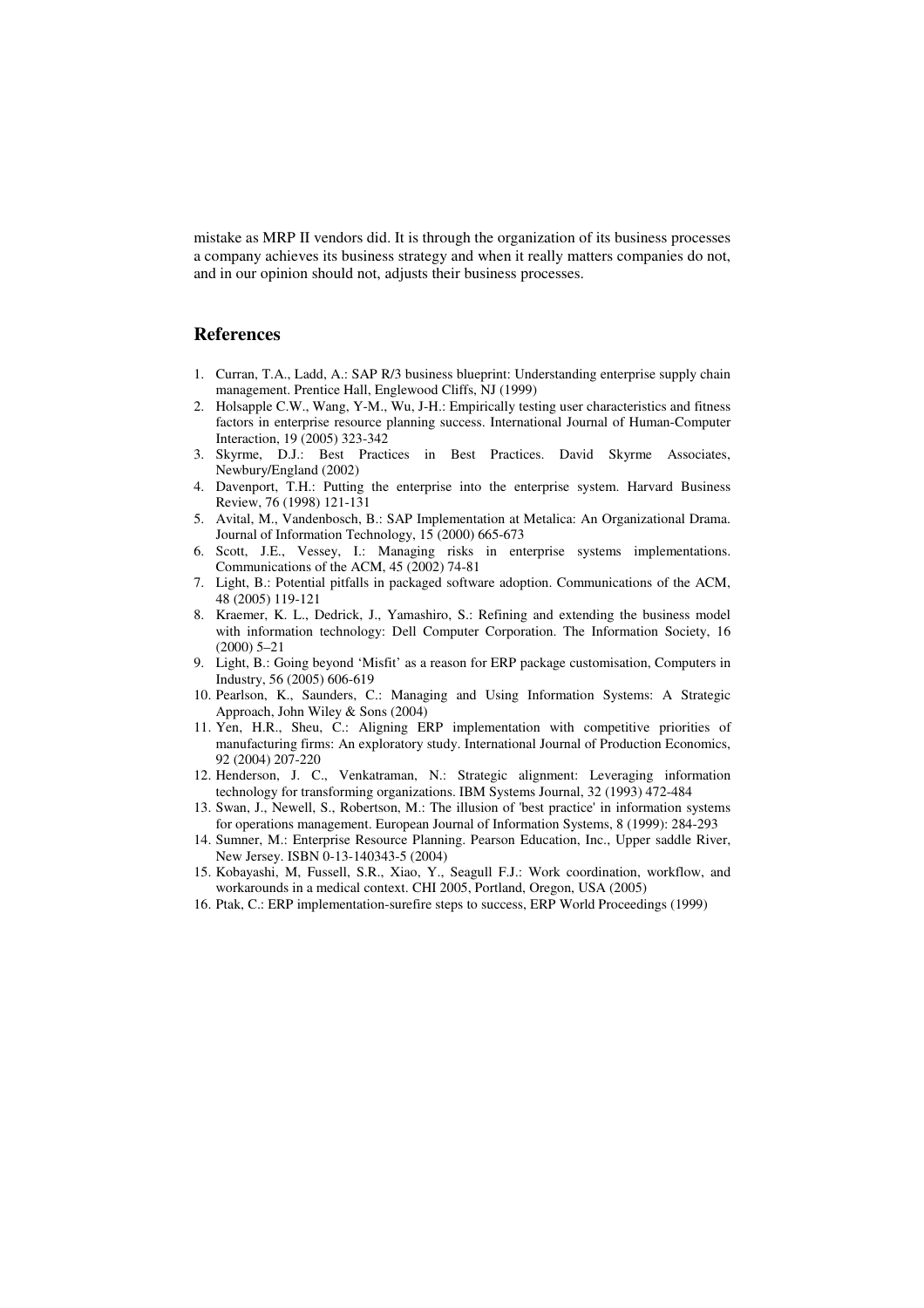#### **Appendix**

|    | <b>Table A1.</b> Implementation profiles |                              |                                   |                                |                                  |                            |  |  |  |
|----|------------------------------------------|------------------------------|-----------------------------------|--------------------------------|----------------------------------|----------------------------|--|--|--|
|    | Item                                     | User 1                       | User 2                            | User 3                         | User 4                           | User 5                     |  |  |  |
|    | ERP package                              | SAP <sub>R/3</sub>           | MS Axapta                         | MS Navision & SAP              | SAP All-in-one                   | <b>MS</b> Navision         |  |  |  |
|    | Previous software                        | SAP per site                 | Various packages and own          | MAPICS and System 2.1          | Accountview                      | Various packages and own   |  |  |  |
|    |                                          |                              | software.                         |                                |                                  | software.                  |  |  |  |
| 3  | Reason for change                        | Control over various sites   | One solution in all               | Large customer's request.      | Control of various sites after   | Too much patchwork.        |  |  |  |
|    |                                          | and adding new processes.    | refrigeration divisions required. |                                | expansion and new business       |                            |  |  |  |
|    |                                          |                              |                                   |                                | processes.                       |                            |  |  |  |
| 4  | Business process defined                 | Yes                          | Yes                               | Yes, together with business    | Yes, but at high level using     | Yes, with help of business |  |  |  |
|    | beforehand                               |                              |                                   | consultant and competitors.    | business consultant.             | consultant.                |  |  |  |
| 5  | Customization needed                     | Yes                          | Yes, and decided when             | Yes                            | No, from start rejected for      | Yes                        |  |  |  |
|    |                                          |                              | describing processes              |                                | cost reasons.                    |                            |  |  |  |
| 6  | % processes covered by                   |                              |                                   | 95%                            |                                  |                            |  |  |  |
|    | - ERP-system                             | 80%                          | 50%                               |                                | 100%                             | 70%                        |  |  |  |
|    | - Add-ons                                | 90-95%                       | 20%                               |                                |                                  | 15%                        |  |  |  |
|    | - Customization                          |                              | 30%                               |                                |                                  | 15%                        |  |  |  |
|    | Used workarounds                         |                              |                                   | Yes.                           | Yes, extensively.                | Yes.                       |  |  |  |
| 8  | Adjustment needed for                    | Service management, quality  | Quality management had to         | Job floor, engineering order   | Not needed.                      | Scheduling, bar coding,    |  |  |  |
|    | business process                         | management.                  | be replaced; Service              | leads                          |                                  | authorization, project     |  |  |  |
|    |                                          |                              | management.                       |                                |                                  | management.                |  |  |  |
| 9  | Implementation                           | Local/global authorization,  | Authorization.                    | Document flow.                 | Collecting cartridges.           |                            |  |  |  |
|    | inadequate for                           | transport documentation.     |                                   |                                |                                  |                            |  |  |  |
| 10 | Software knowledge                       | Self.                        | Self; key users and               | With consultant.               | Self, using key users.           | Self.                      |  |  |  |
|    | build up                                 |                              | competence centre.                |                                |                                  |                            |  |  |  |
| 11 | Used consultant $(s)$                    | Several, each for different  | Only when really necessary.       | Yes, several, finally one with | Yes                              | Yes                        |  |  |  |
|    |                                          | areas.                       |                                   | NAV industry solution.         |                                  |                            |  |  |  |
|    | Request for new practices                | Yes, plant abroad            | N <sub>o</sub>                    | Yes                            | No, but some of their non-       | N <sub>o</sub>             |  |  |  |
|    | by ERP-developer                         | functionality; communicated  |                                   |                                | standard solutions in SAP now    |                            |  |  |  |
|    |                                          | with SAP.                    |                                   |                                | offered by SAP                   |                            |  |  |  |
| 13 | Problems after                           | Well-trained people leave to | Add-ons did not work well:        | First 2 years, but not         | Not really. Now SAP              | May be too much            |  |  |  |
|    | implementation                           | work as consultant.          | documentation insufficient.       | anymore.                       | reference user. Integration with | customization.             |  |  |  |
|    |                                          |                              |                                   |                                | other packages needed.           |                            |  |  |  |